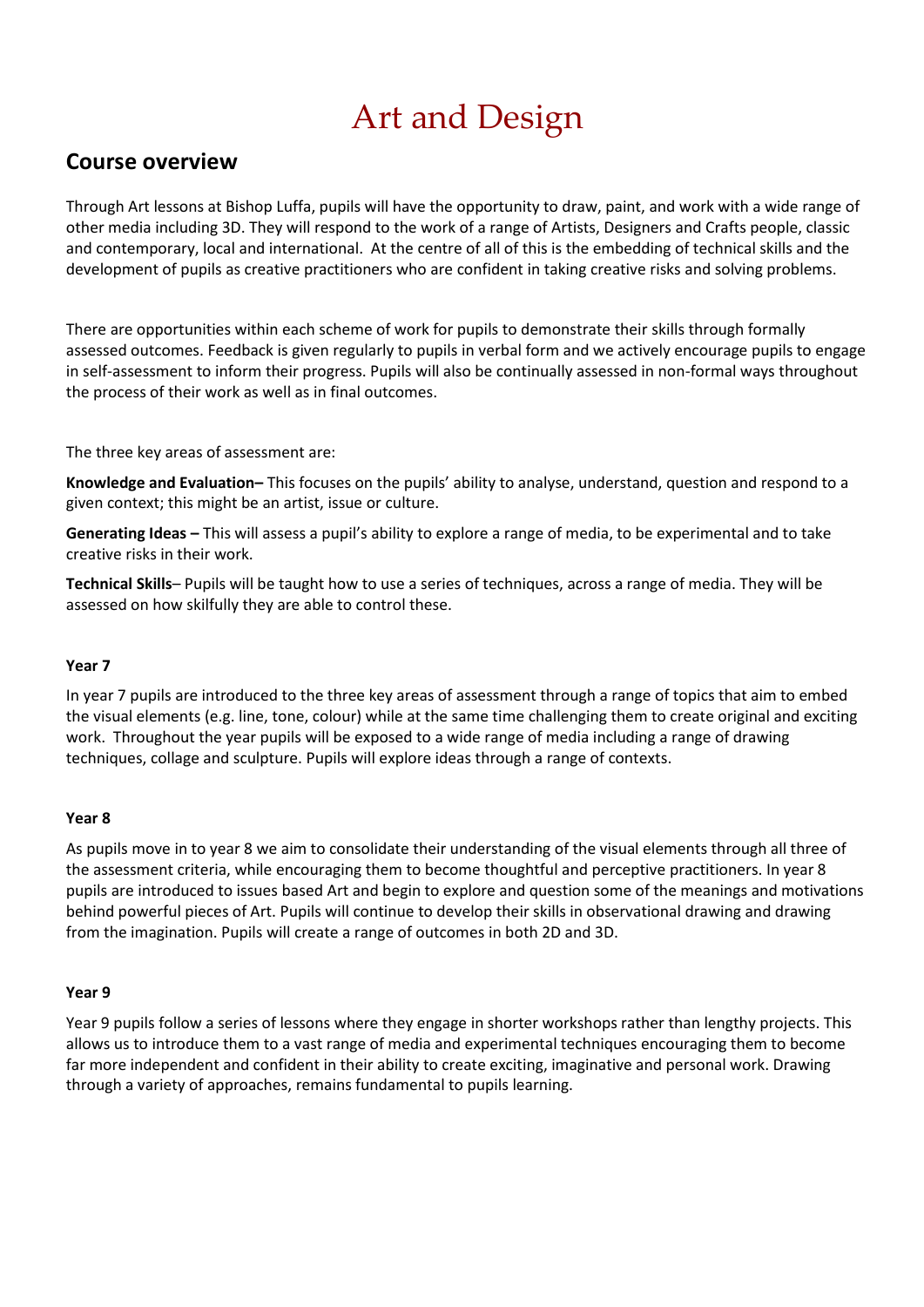# Art Steps

## Ideas (I), Experimenting (E) and Creative Risk Taking (RT)

| <b>Step</b> | Competency                                                                                                                                                                                                                                                                                                                                                                                                                                |
|-------------|-------------------------------------------------------------------------------------------------------------------------------------------------------------------------------------------------------------------------------------------------------------------------------------------------------------------------------------------------------------------------------------------------------------------------------------------|
| 1           | I= I can form an idea with the support of others<br>٠<br>E= I can carefully use simple materials, as directed by my teacher to achieve an outcome<br>٠<br>RT= I can attempt to try new ideas and approaches<br>٠                                                                                                                                                                                                                          |
| 2           | I= I can form a range of ideas with the support of others<br>٠<br>E=I can experiment with a range of media achieving a sound outcome<br>٠<br>RT= I can challenge myself to take creative risks when supported by others<br>$\blacksquare$                                                                                                                                                                                                 |
| 3           | I= I can come up with a range of my own ideas<br>٠<br>E=I can thoughtfully refine my ideas through experimentation, and selection of appropriate<br>٠<br>media, processes and resources<br>RT= I am prepared to take creative risks in my work and know that this can help me to further<br>٠<br>develop my skills and ideas                                                                                                              |
|             | I= I can generate my own ideas in a number of ways, independently<br>٠<br>E=I can independently select and manipulate media and purposefully refine techniques to suit<br>٠<br>my intentions, creating a successful outcome<br>RT= I am confident to take creative risks and understand how this can further the development<br>٠<br>of my ideas                                                                                          |
| 5           | I= I can generate original, imaginative and sophisticated ideas in a number of ways<br>٠<br>E=I can make extensive explorations of materials, exploiting processes to create a sophisticated,<br>٠<br>meaningful response. I can make discriminating decisions when selecting and experimenting<br>with media<br>RT= I can intuitively take creative risks, seeing opportunities to develop strong and highly<br>٠<br>successful outcomes |

## Content (C), Reflection (R) & Application (A), and Language/Literacy (L)

| <b>Step</b> | Competency                                                                                                                                                                                                                                                                                                                                                            |
|-------------|-----------------------------------------------------------------------------------------------------------------------------------------------------------------------------------------------------------------------------------------------------------------------------------------------------------------------------------------------------------------------|
|             | C=I can comment on different ideas and methods used by artists<br>٠<br>R&A= I can see simple connections between my own work and that of an artist<br>L= I can remember and use some key terms<br>$\blacksquare$                                                                                                                                                      |
|             | C=I can compare and comment upon different ideas and methods used by artists<br>٠<br>R&A= I can use the work of others to support me in the development of my own work<br>L= I can use simple key words to describe my own work and the work of others<br>$\blacksquare$                                                                                              |
|             | $C = I$ can consider and discuss the ideas used by artists<br>٠<br>R&A=I can use the ideas of artists to thoughtfully inspire my own ideas<br>٠<br>L= I can make reference to the visual elements and I use key terms effectively to communicate<br>$\blacksquare$<br>my ideas and opinions                                                                           |
|             | $C = 1$ can analyse and explain the ideas and meanings of artists work<br>٠<br>R&A= I can use the work of others to create work which is clearly linked to that of the artist<br>L= I use specialist vocabulary frequently, clearly and coherently in almost all aspects of my work<br>$\blacksquare$                                                                 |
|             | $C = 1$ can interpret and question the ideas of artists and the meanings behind their work<br>٠<br>R&A= My responses are convincingly informed by the artist, and are also personal, meaningful,<br>$\blacksquare$<br>and discriminating<br>L= I use specialist vocabulary extensively and consistently in my writing, through my art work and<br>٠<br>in discussions |